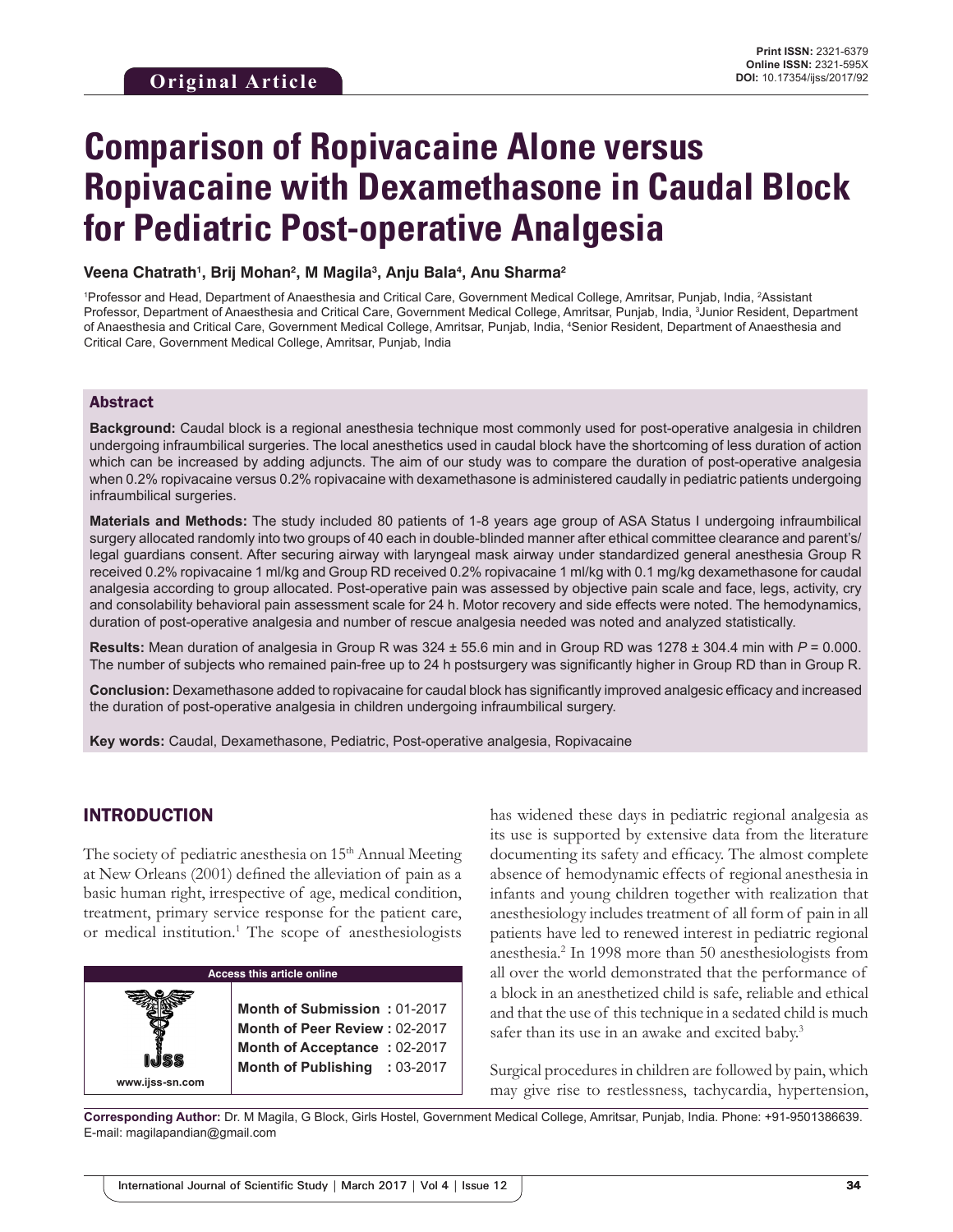fear, crying, anxiety, and agitation in children. To negate these physiological and psychological effects of pain and to improve the quality of analgesia, caudal epidural block is a well-known technique<sup>4</sup> and thus caudal anesthesia holds a definite part in anesthesiologist armentarium.

Local anesthetics are drugs that inhibit conduction in peripheral nerves, and these are being used in regional anesthesia. Bupivacaine was the local anesthetic commonly used previously. Ropivacaine is a long-acting local anesthetic which is considered safe in pediatric population because of its property to produce differential neural blockade with less motor block along with reduced cardiovascular and neurological toxicity.<sup>5</sup>

Single shot caudal was preferred and most commonly used technique. However, the disadvantage of single shot caudal is less duration of action of local anesthetic and the need for supplementation of analgesia postoperatively. Epidural catheters were introduced which lost its popularity due to increased incidence of infection and other complications. To overcome these drawback of epidural catheters adjuncts have been added to local anesthetics which prolonged the duration of action of local anesthetics thus providing post-operative analgesia.

Various adjuncts have been introduced initially to increase the duration of action of local anesthetics which includes opioids, epinephrine, ketamine, clonidine, fentanyl, and tramadol. However, these adjuncts have their own side effects such as respiratory depression, nausea, vomiting, pruritis, urinary retention, and tachycardia. Dexamethasone is a glucocorticoid with strong antiinflammatory effects. Dexamethasone is successfully used as an adjunct in caudal blocks for children to reduce pain without inducing any significant respiratory and hemodynamic effects.<sup>6</sup>

The pain scores are developed for pediatric patients as they cannot express the actual intensity of pain verbally and these pain scores help documentation of pain and its effective management.

The acronym face, legs, activity, cry and consolability (FLACC) facilitates recall of the categories, each of which is scored from 0 to 2 with total scores ranging 0-10 similar to other clinical assessment tools. Inter-rater reliability of the FLACC among two observers was established in 30 children in the postanesthesia care unit (PACU)  $(r = 0.94)$ . Validity was established by demonstrating an appropriate decrease in FLACC scores after analgesic administration. A high degree of agreement was found between FLACC scores, the PACU nurses global rating of pain, and with objective pain scale (OPS) scores. The

reliability and validity of this tool has been established in diverse settings and in different patient populations.<sup>7-10</sup>

Norden *et al*. developed the OPS to monitor pain in children of 8 months to 13 years<sup>11</sup> after surgery. Observational pain scale incorporates 4 pain behaviors (crying, movement, agitation, and verbalization) and blood pressure (BP) change, a physiological measure of pain. Each of these categories was scored from 0 to 2. In our study, we used two pain scales to eliminate underestimation of some categories included in both the scores.

This study was designed to compare the efficacy and duration of post-operative analgesia in pediatric population undergoing infraumbilical surgeries and to find out the effect of ropivacaine alone versus ropivacaine with dexamethasone on duration and quality of pain relief and also side effects after getting approval from Hospital Ethical Committee.

# MATERIALS AND METHODS

## **Subjects**

This study was conducted as prospective double-blinded randomized controlled trial conducted on 80 pediatric patients at Guru Nanak Dev Hospital (GNDH) connected to Government Medical College, Amritsar, after obtaining approval from Hospital Ethical Committee. The children in the age group of 1-8 years, ASA Grade I admitted to GNDH undergoing infraumbilical surgery were included in the study after obtaining informed consent from parents/ legal guardians. The exclusion criteria included Parent's refusal, developmental delay, mental retardation, Type I diabetes mellitus, suspected coagulopathy, known allergy to local anesthetic or steroid, congenital anomaly of spine, and infection at sacral region. Patients were divided into two groups of 40 each, namely, Group R (ropivacaine alone) and Group RD (ropivacaine with dexamethasone) by a computer-generated randomization method. Sample size was calculated by consulting the statistician after taking into account the parameters such as duration of analgesia, motor blockade, hemodynamic changes, and side effects to get the power of the study >85%.

## **Anesthesia**

Patients were kept fasting for 4-6 h depending on age before surgery. On the day of surgery patients were reassessed in the pre-operative room. Premedication was given orally with syrup midazolam 0.5 mg/kg, 30-45 min before induction. In the operating room monitors to check the heart rate (HR), respiratory rate (RR), noninvasive BP (NIBP), oxygen saturation (SpO<sub>2</sub>), and electrocardiogram were attached. After securing intravenous (IV) access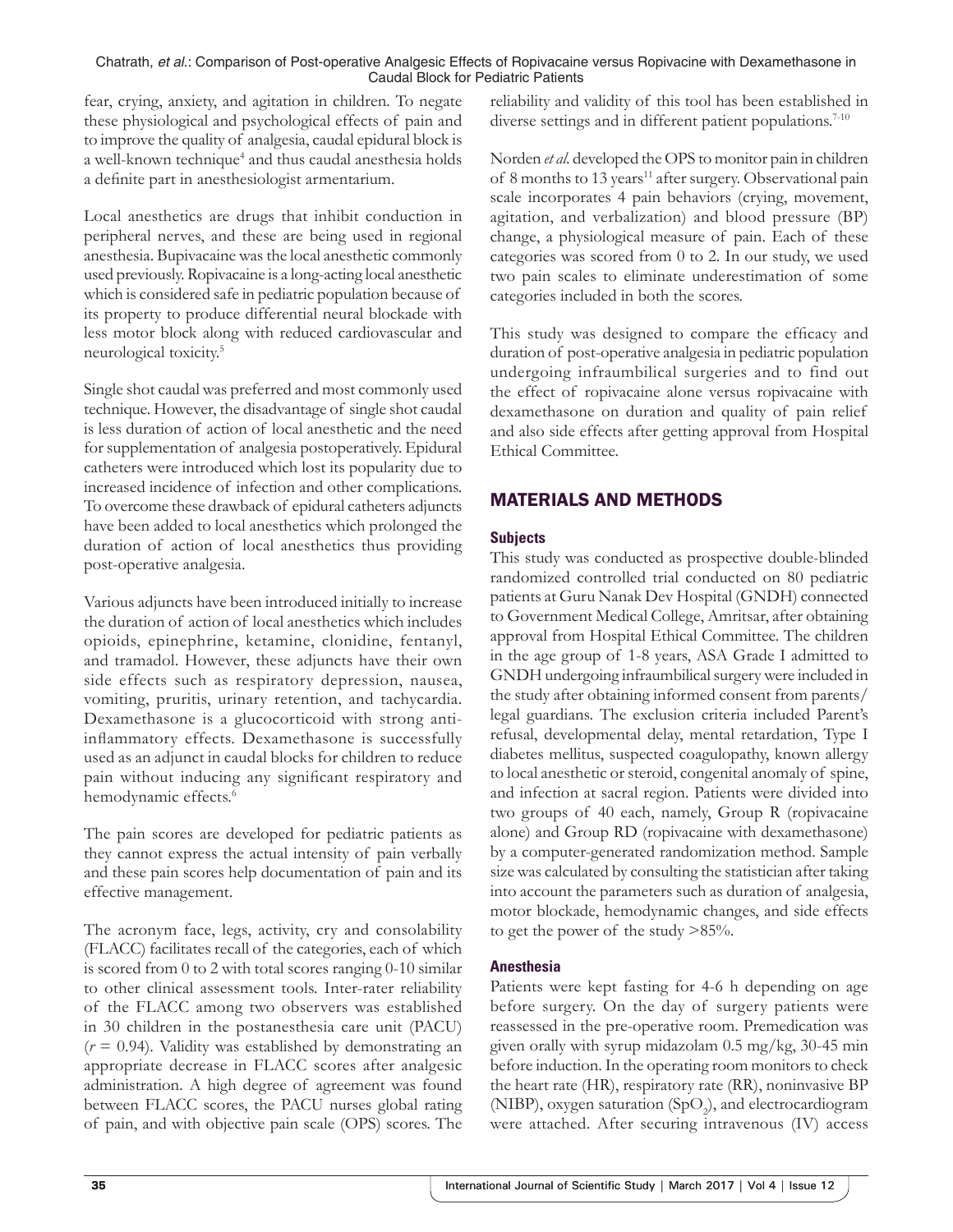injection glycopyrolate 0.005-0.01 mg/kg and injection ondansetron 0.1 mg/kg were administered. Induction of anesthesia was done with either injection propofol 2-3 mg/kg or halothane/sevoflurane in 100%  $\mathrm{O}_2.$  Airway was secured with appropriate size of supraglottic airway devices, and anesthesia was maintained with  $\mathrm{O}_2$ ,  $\mathrm{N}_2\mathrm{O}$  and halothane/sevoflurane. Multiparameter monitoring was done.

#### **Caudal Block**

Patients positioned in left lateral position. The triangle formed by 2 posterior superior iliac spines with sacral hiatus was identified. The area above was carefully cleaned with antiseptic solution. Under all aseptic precautions, a 22 gauge short beveled needle was introduced into the skin at an angle of 45-50°. Needle was advanced till a click was felt as the sacro coccygeal membrane was pierced. The needle is further advanced in cephalad direction at an angle approaching the long axis of the spinal cord. Position of the needle was tested by "Whoosh" test and after aspiration test to exclude needle in blood vessel drug was given according to the group assigned.

#### **Assessments**

The patient was positioned supine, and surgery was allowed to proceed with continuous intraoperative monitoring of SpO<sub>2</sub>, HR, NIBP, and RR every 5 min. Postoperatively an observer blinded to the group allocation and procedure observed hemodynamics, pain scores, motor blockade, and side effects were calculated every 15 min till 2 h, then every 2 hourly till 12 h and then at  $24<sup>th</sup>$  h. OPS (Table 1) and FLACC (Table 2) behavioral pain assessment scale were used for assessment of pain scores. Bromage scale was used

**Table 1: OPS score**

| <b>Parameter</b>      | <b>Finding</b>                                                | <b>Points</b> |  |
|-----------------------|---------------------------------------------------------------|---------------|--|
| Systolic BP           | Increase <20% of pre-operative BP                             |               |  |
|                       | Increase 20-30% of pre-operative BP                           |               |  |
|                       | Increase >30% of pre-operative BP                             | 2             |  |
| Crying                | Not crying                                                    | 0             |  |
|                       | Responds to age appropriate nurturing (tender<br>loving care) |               |  |
|                       | Does not respond to nurturing                                 | 2             |  |
| Movements             | No movements relaxed                                          | U             |  |
|                       | Restless moving about in bed constantly                       |               |  |
|                       | Thrashing (moving wildly)                                     | 2             |  |
|                       | Rigid (stiff)                                                 | 2             |  |
| Agitation             | Asleep or calm                                                | 0             |  |
|                       | Can be comforted to lessen the<br>agitation (mild)            |               |  |
|                       | Cannot be comforted (hysterical)                              | 2             |  |
| Complaints<br>of pain | Asleep                                                        | U             |  |
|                       | States no pain                                                |               |  |
|                       | Cannot localize                                               |               |  |
|                       | Localizes pain                                                | 2             |  |

BP: Blood pressure, OPS: Objective pain scale

for motor block (Bromage 3 [complete]: Unable to move feet/knees; Bromage 2 [almost complete]: Able to move feet only; Bromage 1 [partial]: Just able to move knees; Bromage 0 [none]: Full flexion of knee and feet). Rescue analgesia was administered when OPS and FLACC ≥4. The number of rescue analgesia needed and time for 1<sup>st</sup> rescue analgesia noted.

#### **Statistical Analysis**

All the hemodynamic parameters, pain scores, and side effects were entered in master chart and analyzed statistically using SPSS software. Variables were analyzed using Chi-square test and continuous parameters were analyzed using unpaired *t*-test. A  $P < 0.05$  - significant at 5% significance level is considered to be nonsignificant; *P* < 0.01 -significant at 1% significance level and *P* < 0.001 is considered to be highly significant.

## RESULTS

A total of 80 subjects of age group 1-8 years were enrolled in the study. Caudal block was successful in all the patients. The demographic data and surgical profiles of the two groups did not differ (Table 3). There was no significant difference in the hemodynamic parameters between the two groups. There was no case of motor blockade after the surgery. Vomiting and retching was noticed in one patient in GroupR. No other side effects were noticed. Comparison of OPS and FLACC pain score among Group R and Group RD was analyzed (Table 4). In Group R, the OPS and FLACC pain score reached 4 at  $6<sup>th</sup>$  h in most of the patients with mean analgesic duration of  $324 \pm 55.6$  min (mean - 5.4 h). In Group RD, the OPS and FLACC score reached 4 at 24<sup>th</sup> h in most of the patients with mean analgesic duration of  $1278 \pm 304.4$  min (mean - 21.3 h) (Figures 1 and 2). The patients who needed 2nd dose of rescue analgesia were more in Group R (27 patients) as compared to Group RD where no patients needed 2nd dose of rescue analgesia. The mean dose of rescue analgesia needed in Group R was  $1.58 \pm 0.501$ and in Group RD was  $1.00 \pm 0.000$  (Table 5 and Figure 3).

## **DISCUSSION**

Regional anesthetic techniques have gained considerable popularity for use in pediatric patients. The primary advantage of regional supplementation is lowering the anesthetic requirement along with good post-operative analgesia. And also relieving the patient of pain will lead to early ambulation which helps in decreasing morbidity and improving the outcome after surgery.

This study was aimed at evaluating the efficacy of dexamethasone in prolonging the analgesic duration when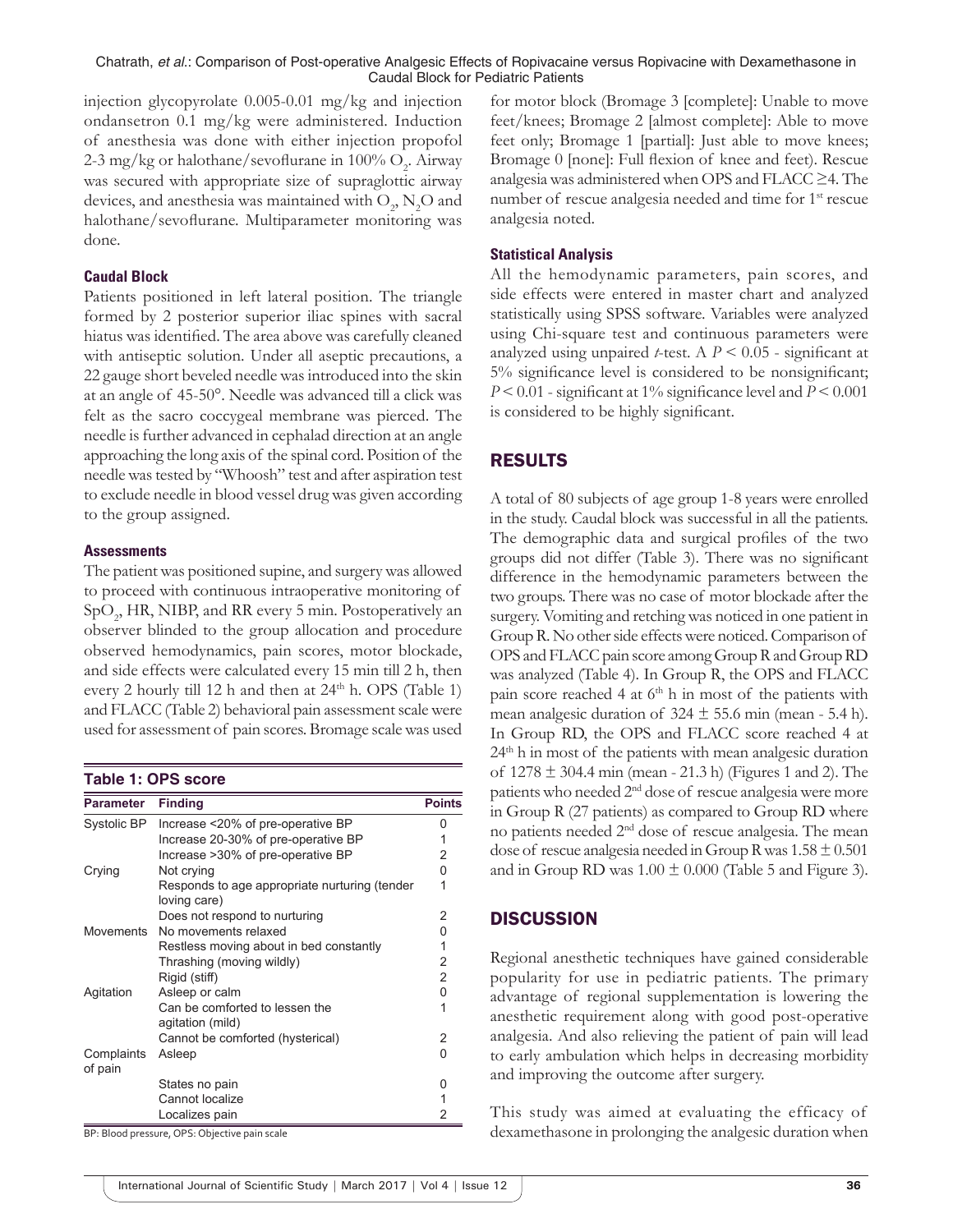Chatrath, *et al*.: Comparison of Post-operative Analgesic Effects of Ropivacaine versus Ropivacine with Dexamethasone in Caudal Block for Pediatric Patients

| <b>Table 2: FLACC score</b> |                                                 |                                                                                |                                                             |  |
|-----------------------------|-------------------------------------------------|--------------------------------------------------------------------------------|-------------------------------------------------------------|--|
| <b>Categories</b>           | 0                                               |                                                                                |                                                             |  |
| Face                        | No particular expression or smile               | Occasional grimace or frown; withdrawn,<br>disinterested                       | Frequent to constant frown, clenched jaw.<br>quivering chin |  |
| Legs                        | Normal position or relaxed                      | Uneasy, restless, tense                                                        | Kicking or legs drawn up                                    |  |
| Activity                    | Lying quietly, normal position,<br>moves easily | Squirming, shifting back and forth, tense                                      | Arched, rigid, or jerking                                   |  |
| Cry                         | No cry (awake or asleep)                        | Moans or whimpers, occasional<br>complaint                                     | Crying steadily, screams or sobs; frequent<br>complaints    |  |
| Consolability               | Content, relaxed                                | Reassured by occasional touching,<br>hugging, or being talked to; distractable | Difficult to console or comfort                             |  |

FLACC: Face, legs, activity, cry and consolability

## **Table 3: Demographic data shown as mean±SD or mean (%)**

| <b>Data</b>               | <b>Group R</b>  | <b>Group RD</b> | P value |
|---------------------------|-----------------|-----------------|---------|
| Age (years)               | $3.88 \pm 1.5$  | $3.88 + 1.3$    | 1.000   |
| Weight (kg)               | $15.23 \pm 3.0$ | $14.90 \pm 2.8$ | 0.626   |
| Sex (%)                   |                 |                 |         |
| Male                      | 33(82.5)        | 35(87.5)        | 0.531   |
| Female                    | 7(17.5)         | 5(12.5)         |         |
| Duration of surgery (min) | 36.75 (7.9)     | 34.75 (8.0)     | 0.269   |

SD: Standard deviation



**Figure 1: Objective pain scale (mean) during post-operative period in two groups**



**Figure 2: Face, legs, activity, cry and consolability score (mean) during post-operative period in two groups**

given along with ropivacine in caudal for pediatric postoperative analgesia.

Pre-emptive analgesia involves the introduction of an analgesic before the onset of noxious stimuli. Pre-emptive analgesia involves the introduction of an analgesic before the onset of noxious stimuli. The effectiveness of preemptive analgesia12 has been studied by Wulf *et al*.

The age group we selected was 1-8 years old pediatric patients, and the dosage of ropivacaine we used in our study was 1 ml/kg of 0.2% ropivacaine. This dosage has been documented to be safe in this age group by the study done by Wulf *et al*. who evaluated the pharmacokinetics of ropivacaine 0.2% in children after caudal epidural injection.<sup>13</sup>

Circumcision was the most commonly performed surgery followed by herniotomy, hypospadias, and chordae repair. The mean duration of surgery (in minutes) in Group R was 36.75  $\pm$  7.970 min and in Group RD was 34.75  $\pm$ 8.082 min. The type of surgeries was selected in such a way that they have approximately equal mean duration to avoid the misinterpretation of early pain if surgery is for longer time.

All the hemodynamic parameters were comparable at all-time intervals throughout the study. The property of ropivacaine to cause less motor blockade has been explained by the fact that ropivacaine is less lipophilic than bupivacaine and so it is less likely to penetrate the large myelinated motor nerve fibers (Aβ). Therefore, it has selective action on paintransmitting nerve fibers. A study done on comparison of caudal ropivacaine 0.2% with bupivacaine 0.2% in pediatric patients by Kumar *et al*. showed that motor recovery was faster in ropivacaine group with motor power scale of  $10.00 \pm 0.00$  in comparison to  $8.80 \pm 0.99$  in bupivacaine group ( $P < 0.01$ ) at 2 h in post-operative period.<sup>5</sup> A study done by Kim *et al*. compared caudal ropivacaine versus ropivacaine with dexamethasone has also stated that they found no motor blockade in their study.14 Our study is also in accordance to the literature had no motor blockade in the recovery room. There was one patient in Group R who had retching and vomiting, and no other side effects noted.

A study done by Yousef *et al*. compared enhancement of analgesic duration of ropivacaine using dexamethasone (RD)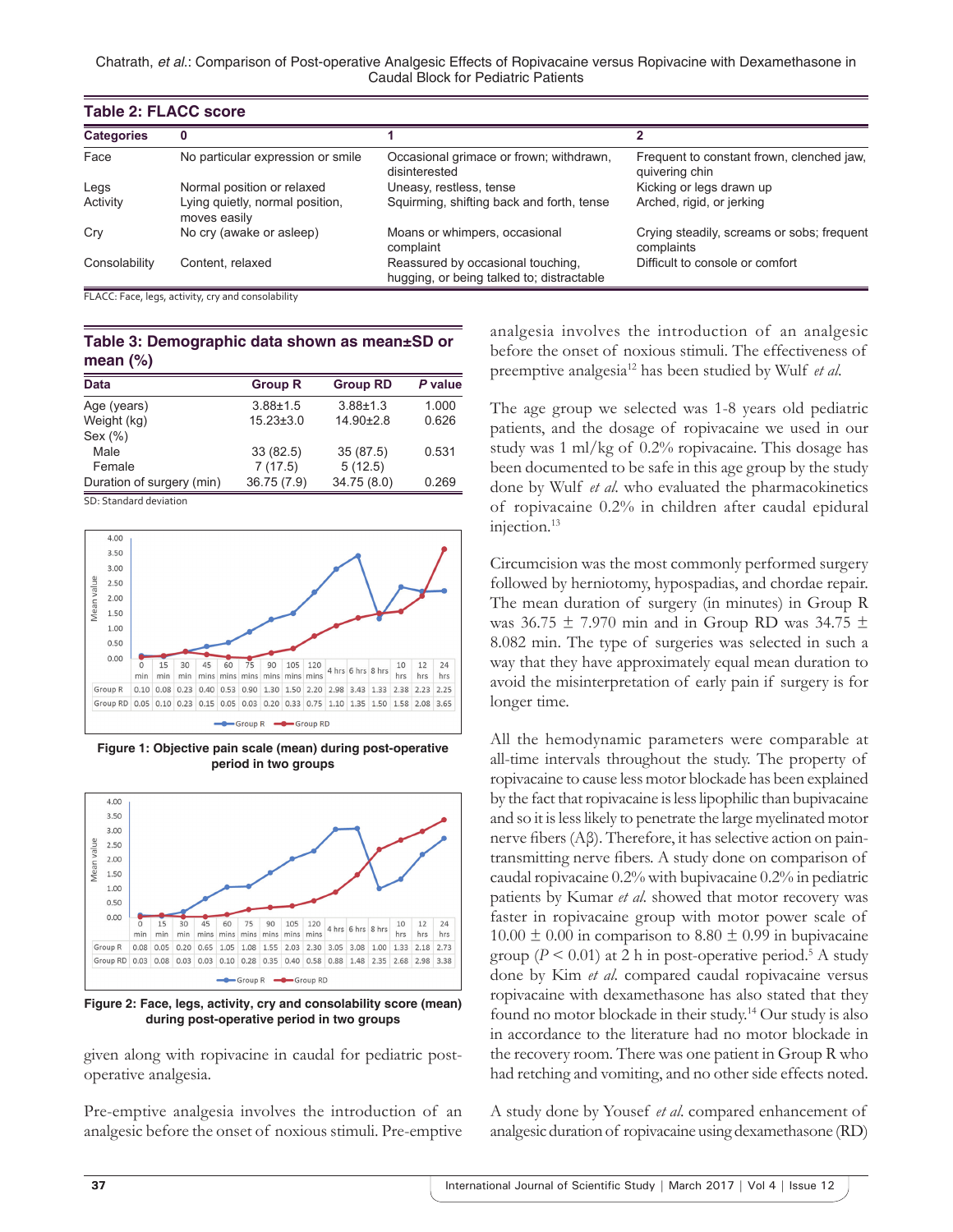| Post-operative pain score analysis |                  |                 |         |                    |                 |         |
|------------------------------------|------------------|-----------------|---------|--------------------|-----------------|---------|
| <b>Time</b>                        | <b>OPS</b> score |                 |         | <b>FLACC score</b> |                 |         |
|                                    | <b>Group R</b>   | <b>Group RD</b> | P value | <b>Group R</b>     | <b>Group RD</b> | P value |
| $0 \text{ min}$                    | $0.10 \pm 0.30$  | $0.05 \pm 0.22$ | 0.402   | $0.08 + 0.26$      | $0.03 + 0.15$   | 0.311   |
| $15 \text{ min}$                   | $0.08 + 0.26$    | $0.10 \pm 0.30$ | 0.697   | $0.05 \pm 0.22$    | $0.08 + 0.26$   | 0.649   |
| 30 min                             | $0.23 \pm 0.53$  | $0.23 \pm 0.53$ | 1.000   | $0.20 + 0.51$      | $0.03 + 0.15$   | 0.044   |
| 45 min                             | $0.40\pm0.77$    | $0.15 \pm 0.53$ | 0.098   | $0.65 \pm 0.77$    | $0.03 + 0.15$   | 0.000   |
| 60 min                             | $0.53 \pm 0.90$  | $0.05 \pm 0.22$ | 0.002   | $1.05 \pm 0.95$    | $0.10+0.30$     | 0.000   |
| 75 min                             | $0.90+0.95$      | $0.03 \pm 0.15$ | 0.000   | $1.08 + 0.88$      | $0.28 + 0.45$   | 0.000   |
| 90 min                             | $1.30 + 1.24$    | $0.20 \pm 0.56$ | 0.000   | $1.55 \pm 1.19$    | $0.35 \pm 0.48$ | 0.000   |
| $105 \text{ min}$                  | $1.50 + 1.34$    | $0.33 \pm 0.65$ | 0.000   | $2.03 \pm 1.02$    | $0.40 + 0.49$   | 0.000   |
| $120 \text{ min}$                  | $2.20 \pm 1.13$  | $0.75 \pm 1.03$ | 0.000   | $2.30 + 1.11$      | $0.58 + 0.71$   | 0.000   |
| 4 h                                | $2.98 + 1.25$    | $1.10 + 1.12$   | 0.000   | $3.05 \pm 1.13$    | $0.88 + 0.75$   | 0.000   |
| 6 h                                | $3.43 \pm 1.43$  | $1.35 \pm 1.09$ | 0.000   | $3.08 + 1.80$      | 1.48±0.67       | 0.000   |
| 8 h                                | $1.33 + 1.20$    | $1.50 + 1.13$   | 0.506   | $1.00+0.87$        | $2.35 \pm 0.62$ | 0.000   |
| 10 <sub>h</sub>                    | $2.38 + 1.12$    | $1.58 + 1.08$   | 0.002   | $1.33 \pm 0.85$    | $2.68 \pm 0.52$ | 0.000   |
| 12 h                               | $2.23 \pm 1.38$  | $2.08 + 1.34$   | 0.625   | $2.18 + 1.05$      | $2.98 + 0.69$   | 0.000   |
| 24 h                               | $2.25 \pm 1.53$  | $3.65 \pm 0.73$ | 0.000   | $2.73 \pm 1.485$   | $3.38 + 1.19$   | 0.034   |

**Table 4: Pain scores shown as mean±SD and** *P* **value**

FLACC: Face, legs, activity, cry and consolability, OPS: Objective pain scale, SD: Standard deviation

| Table 5: Number of rescue analgesia needed |                                             |                           |  |
|--------------------------------------------|---------------------------------------------|---------------------------|--|
| Group                                      | Mean number of rescue<br>analgesia required | P value with significance |  |
| R                                          | 1.58±0.501                                  | $0.000$ (HS)              |  |
| <b>RD</b>                                  | $1.00 \pm 0.000$                            |                           |  |





or magnesium (RM) documented significant difference of Children's Hospital of Eastern Ontario Pain Scale and FLACC score between three groups at  $4<sup>th</sup>$  h and in Group RD the score of four was attained at  $12<sup>th</sup> h.<sup>15</sup>$  Kim in his study concluded that the post-operative pain score at 6th and 24th h postsurgery were significantly lower in dexamethasone group.14 Similarly, our study also showed OPS and FLACC score ≥4 at 4 and 6 h with mean of 5.4 h in Group R and at 12 and 24 h with mean of 21.3 h in Group RD. Thus, the analgesic duration of ropivacaine in our study is  $324 \pm 55$  min. This is in consistent with study Ray *et al*. who has noted the average duration of analgesia as  $405 \pm 18$  min in ropivacaine (0.25%) group<sup>16</sup> and Kumar

*et al*. who found that average duration of analgesia in ropivacaine group  $(0.2\%)$  was  $390 \pm 35.16$  min.<sup>5</sup>

Dexamethasone is a high potency, long-acting glucocorticoid with little mineralocorticoid effect that has been proved useful in post-operative nausea and vomiting. Single dose of dexamethasone has also been proved to have analgesic effects after surgery whether by oral<sup>17</sup> or IV route.<sup>18</sup>

It is demonstrated that the duration of post-operative pain relief was lengthened when dexamethasone is administered as an additive for peripheral nerve blockade.19 Kopacz *et al.* also have showed in their study that steroids have analgesic effects in neuraxial and peripheral blocks.<sup>20</sup> Thomas and Beevi found that epidural dexamethasone is significantly more effective than IV dexamethasone to reduce postoperative pain and morphine consumption following laparoscopic cholecystectomy.<sup>21</sup>

The action of epidural steroid to decrease pain may be attributed to its property of anti-inflammatory action, edema reduction, and shrinkage of connective tissue.<sup>22</sup> Local steroid application was found to suppress transmission in unmyelinated C fibers but not in myelinated A-β fibers.<sup>23</sup> Steroids act by binding to intracellular nuclear receptors and altering the protein synthesis by gene transcription.<sup>24</sup>

Epidural dexamethasone affects intraspinal prostaglandin formation. Acute noxious stimuli during surgery lead to activation of phospholipase A2 and upregulation of cyclooxygenase 2 (COX 2) in the spinal cord, leading to prostaglandin synthesis and a resultant hyperalgesic state.<sup>25</sup> Inflammatory, metabolic, hormonal and immune response to surgery are activated immediately after surgical incision. Moreover, pre-operative administration of steroids may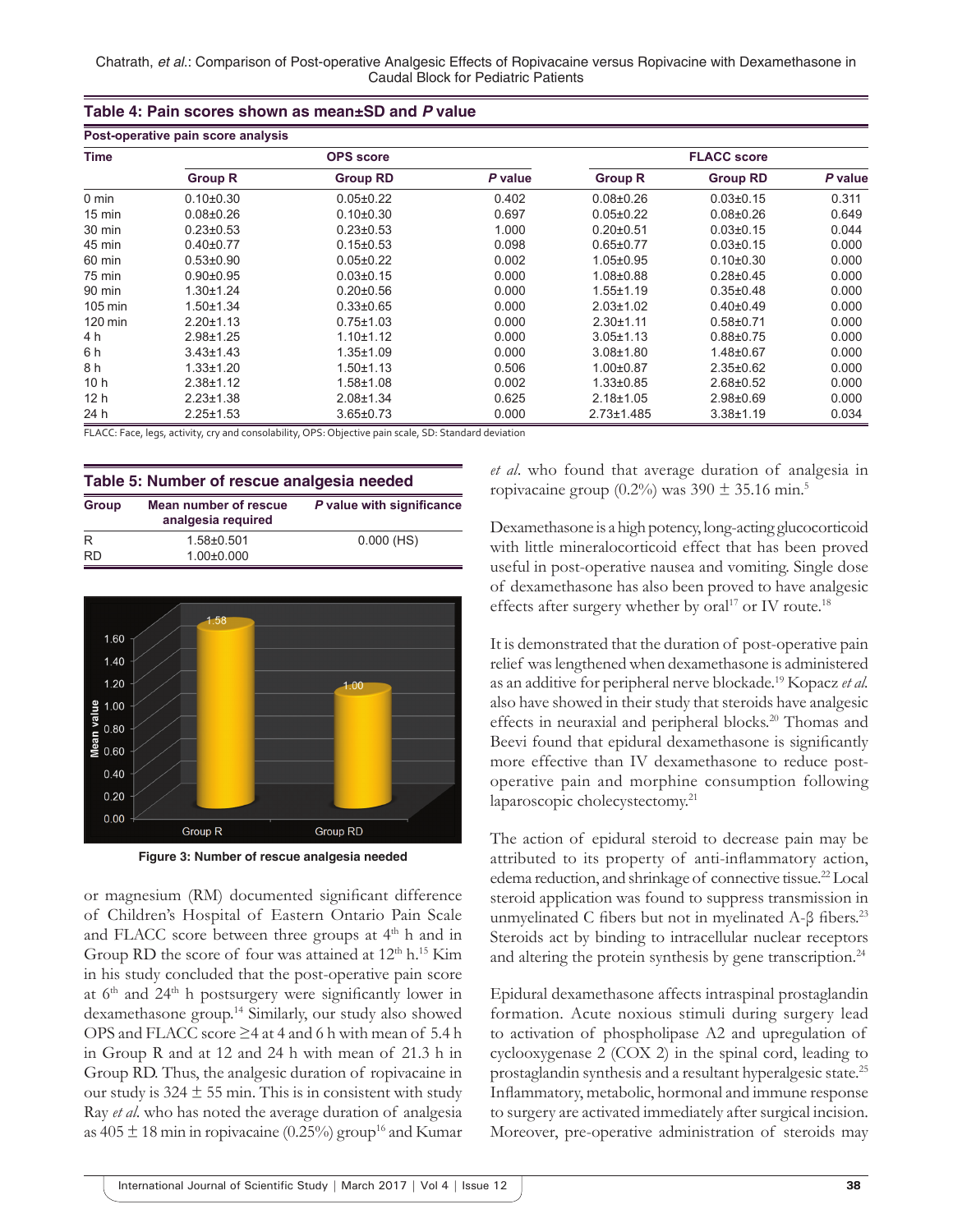reduce these responses due to their anti-inflammatory and immunosuppressive property, by inhibiting both phospholipase A2 and COX 2 enzymes.<sup>26</sup> This was obvious with the reduction of C-reactive protein levels, pain and fatigue score in patients who received pre-operative dexamethasone.<sup>18</sup>

The effect of dexamethasone on spinal cord is due to the presence of transcription factor nuclear factor kappa β (NF-kβ) present throughout the nervous system.<sup>27</sup> Dexamethasone by regulating NF-kβ inhibits central sensitization after surgery and potentiates analgesia of the caudal block.28,29

In a study conducted by Mohamed on evaluation of the analgesic effect of caudal dexamethasone combined with bupivacaine the duration of analgesia was significantly longer in the dexamethasone/bupivacaine group, where it was  $(9.2 \pm 0.9 \text{ h})$ , when compared with the bupivacaine group  $(4.8 \pm 1.1 \text{ h})$ .<sup>30</sup>

Another study conducted by Almajali *et al*. with dexamethasone as an adjunct to bupivacaine came out with the results that mean pain-free period was more significant in group who received bupivacaine along with dexamethasone (272 min) than in group who received only bupivacaine (186 min).<sup>1</sup>

Yousef *et al.* demonstrated that post-operative analgesia persisted for a longer duration in Groups RM (ropivacaine with magnesium) and RD (ropivacaine with dexamethasone), 8 (5-11) h and 12 (8-16) h, respectively compared with 4 (3-5) h in Group R (ropivacaine alone, with a (*P* < 0.001). It was also found that time to first paracetamol was to  $260 \pm 65$  min in ropivacaine group and  $730 \pm 260$  min in ropivacaine with dexamethasone group.<sup>15</sup>

Choudhary *et al*. in their study found that the mean duration of analgesia in ropivacaine with dexamethasone group was significantly more than in ropivacaine group, i.e., 478.046  $\pm$  104.57 min and 248.4  $\pm$  54.1, respectively.<sup>31</sup>

Kim *et al*. conducted study on analgesic efficacy of caudal dexamethasone combined with ropivacaine found that the number of subjects who remained pain free up to 48 h after operation was significantly greater in ropivacainedexamethsone group (Group D) (19 of 38) than in ropvacaine group (Group C) (4 of 37). The number of subjects who received oral analgesic was significantly lower in Group D (11 of 38) than in Group C (20 of 37). Time to first oral analgesic administration after surgery was also significantly longer in Group D than in Group C.<sup>14</sup>

In consistent with the literature our study also showed that the mean duration of analgesia in Group R was  $324 \pm 55.6$  min and in Group RD was  $1278 \pm 304.4$  min. The difference in their mean was highly significant with *P* < 0.001 and this is in consistent with the literature.

And also our study has found that the mean dose of rescue analgesia that was needed in Group R was 1.58±0.501 and in Group RD was  $1.00 \pm 0.000$ , and the difference between them was statistically significant with  $P \leq 0.001$ .

Furthermore, it was found that the number of patients who needed two doses of rescue analgesia in Group R was 23 (57.5%). In Group RD, there were no patients who needed 2<sup>nd</sup> dose of rescue analgesia. In Group R, there were 17 (42.5%) who needed one dose of rescue analgesia.

# **CONCLUSION**

In our study, we concluded that caudal block with ropivacaine and ropivacaine with dexamethasone combination are safe and effective in providing intraoperative and post-operative analgesia in pediatric patients undergoing infraumbilical surgeries. Addition of dexamethasone to ropivacaine prolongs the duration of analgesia and decreases the need of rescue analgesia in the post-operative period. The maximum duration of analgesia was noted in ropivacaine with dexamethasone group and the total rescue analgesic requirement in the post-operative period was found to be less in this group.

# REFERENCES

- 1. Almajali Z, Batarseh E, Daameh S, Qabha A, Maram HR. Comparison of postoperative pain relief impact between caudal bupivacaine alone and caudal bupivacaine-dexamethasone mixture administration for pediatric local tube urethroplasty. J R Med Serv 2014;21:19-24.
- 2. Dalens B. Regional anesthesia in children. Anesth Analg 1989;68:654-72.
- 3. Krane EJ, Dalens BJ, Murat I, Murrell D. The safety of epidurals placed during general anesthesia. Reg Anesth Pain Med 1998;23:433-8.
- 4. Armitage EN, Lunn JN. Analgesia after circumcision. Anaesthsia 1980;3:77-8.
- 5. Kumar M, Gupta KK, Kataria AP. Comparison of caudal ropivacaine 0.2% with bupivacaine 0.2% in pediatric patients - A randomized controlled trial. Anaesth Pain Intensive Care 2015;18:141-6.
- 6. Cho JE, Kim JY, Park SJ, Kil HK. The effect of 1 µg/kg dexmeditomidine combined with high volume/low concentration caudal ropivacaine in children undergoing ambulatory orchiopexy. Biol Pharm Bull 2015;38:1020-5.
- 7. Hartrick CT, Kovan JP. Pain assessment following general anesthesia using the toddler preschooler postoperative pain scale: A comparative study. J Clin Anesth 2002;14:411-5.
- 8. Voepel-Lewis T, Merkel S, Tait AR, Trzcinka A, Malviya S. The reliability and validity of the face, legs, activity, cry, consolability observational tool as a measure of pain in children with cognitive impairment. Anesth Analg 2002;95:1224-9.
- 9. Willis MH, Merkel SI, Voepel-Lewis T, Malviya S. FLACC behavioral pain assessment scale: A comparison with the child's self-report. Pediatr Nurs 2003;29:195-8.